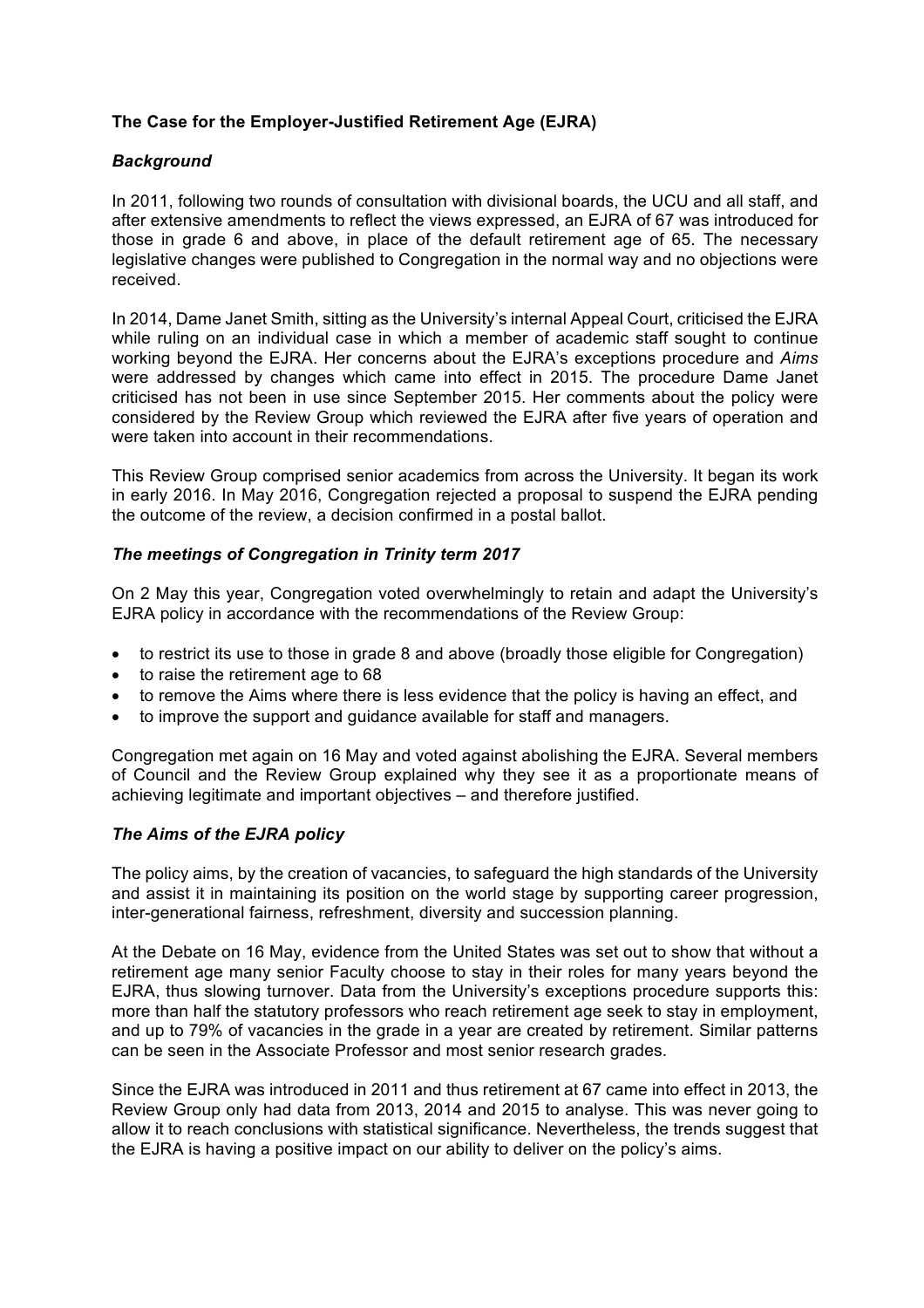The EJRA offers a necessary means to maintain turnover, ensuring the fair distribution of employment opportunities for increasing numbers of young academics in precarious employment. This was a benefit enjoyed by those now in their late careers. It is our duty – and a policy that will work to our benefit by ensuring that we attract and retain the brightest and best – to ensure that those who have not benefitted from maintenance grants and free tertiary education and who will find it hardest to buy houses and build sufficient pension benefits can compete for the secure roles that will allow them to flourish.

The EJRA also provides a vital means of improving diversity at the University. For example, only 15% of the statutory professor grade are women, yet of those we have recruited to chairs in the last three years 38% have been women. There are many initiatives aimed at improving gender diversity in the University but they can only be effective if we can increase the proportion of women by maintaining our rate of recruitment.

The transcripts of the Debates on 2 and 16 May provide many other examples of the contributions made by the EJRA to our ability to succession plan, refresh our Faculty, respond to external pressures and maintain the vitality of the academic community. They can be viewed at: https://www.admin.ox.ac.uk/councilsec/governance/congregation/.

# *Conclusion*

The Review Group report made clear that the EJRA must be operated flexibly, allowing for employment beyond the EJRA in some exceptional circumstances, and in a manner that ensures that all staff are treated with dignity as they come towards the end of their careers. The procedures that support the policy must be fair and transparent, and the guidance must make clear what alternatives to extended employment exist. A number of improvements to the procedures and supporting paperwork, including revised deadlines, training for managers and less generic paperwork, have been agreed and will be implemented.

The signatories to this flysheet believe that the amended EJRA is a vital tool to allow us to balance the needs of the generations and look after the interests of all our staff.

## *Please vote to maintain the EJRA.*

- 1. Professor Helen McShane, Nuffield Department of Medicine, Harris Manchester College
- 2. Professor Anne Trefethen, IT Services, St Cross College
- 3. Dr Judith Maltby, Corpus Christi College
- 4. Professor Irene Tracey, Nuffield Department of Clinical Neurosciences, Pembroke College
- 5. Professor Karen O'Brien, Humanities Division, University College
- 6. Mr Richard Ovenden, Bodleian Libraries, Balliol College
- 7. Professor Jeremias Prassl, Faculty of Law, Magdalen College
- 8. Professor Gideon Henderson, Department of Earth Sciences, University College
- 9. Professor Simon Benjamin, Department of Materials

10. Professor Rebecca Surender, Department of Social Policy and Intervention, Green Templeton College

- 11. Mr Boyd Rodger, Bodleian Libraries
- 12. Dr William Allan, Faculty of Classics, University College
- 13. Professor Andrew Wilson, Faculty of Classics, School of Archaeology, All Souls College
- 14. Dr Kate Blackmon, Saïd Business School, Merton College
- 15. Professor Lionel Tarassenko, Department of Engineering, St John's College